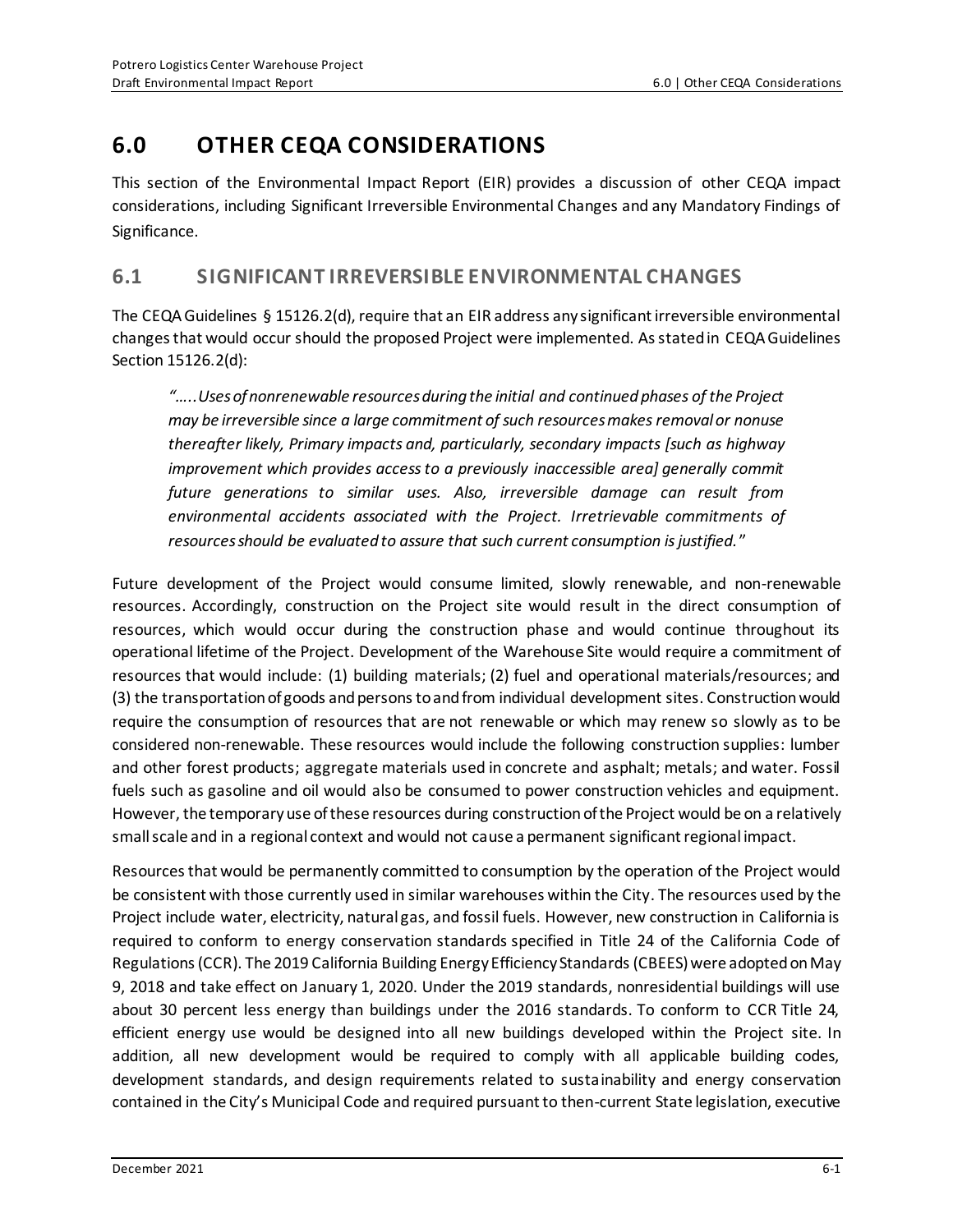orders, and regulatory guidance. Along with applicable City policies and State standards, mitigation measures contained in this EIR would help ensure that all affected natural resources are conserved or recycled to the maximum extent feasible, minimizing the impact significance on each resource to the lowest amount possible.

Energy resources and consumption is discussed in greater detail within *Section 3.5: Energy*.

## **6.2 SIGNIFICANT AND UNAVOIDABLE ENVIRONMENTAL IMPACTS**

Section 15126.2(b) of the CEQA Guidelines requires that the EIR describe any significant impacts, including those that can be mitigated but not reduced to less than significant levels. The environmental effects of the Project are addressed in *Sections 3.1* through *3.16* of this EIR. Alternatives to the Project are addressed in *Section 4.0* and growth inducing effects of the Project are addressed in *Section 6.3*. Implementation of the Project would result in potentially significant impacts in some areas of the following topical issues: Aesthetics, air quality, biological resources, cultural resources, geology and soils, greenhouse gas emissions, hazards and hazardous materials, hydrology and water quality, tribal and cultural resources, noise, and transportation. Where needed, implementation of standard conditions and requirements (SCs) and mitigation measures (MMs) provided in *Sections 3.1* through *3.16* would reduce many of these impacts to levels considered less than significant. Other environmental issues would have no impacts because SCs and requirements are mandated. Significant, unavoidable impacts are noted below.

### **Air Quality: Impact 3.2-1**

The Project would not violate construction emission standards and would be consistent with Criterion No. 1, with the exception of  $NO<sub>x</sub>$  emissions which would exceed thresholds even with mitigation.

#### **Greenhouse Gas Emissions: Impact 3.7-1**

Long term operational impacts (including construction impacts amortized over 30 years at 47.6 MTCO<sub>2</sub> eq/yr) would total approximately 13,259.79 MTCO<sub>2</sub> eq/yr with mitigation. This would exceed the threshold of 3,000 MTCO<sub>2</sub>eq/yr by 10,259.79 MTCO<sub>2</sub>. The majority of emissions would occur from mobile sources and energy use. There are no feasible mitigation measures to beyond those which are already proposed to further reduce mobile source emissions and overall Project emissions would remain above the yearly threshold. Therefore, impacts in this regard would be significant and unavoidable.

## **Greenhouse Gas Emissions: Impact 3.7-2**

The Project's long-term operational GHG emissions would exceed SCAQMD's threshold of 3,000 MTCO<sub>2</sub>e per year despite the implementation of mitigation and thus could impede California's statewide GHG reduction goals for 2030 and 2050. Therefore, impacts in this regard are significant and unavoidable.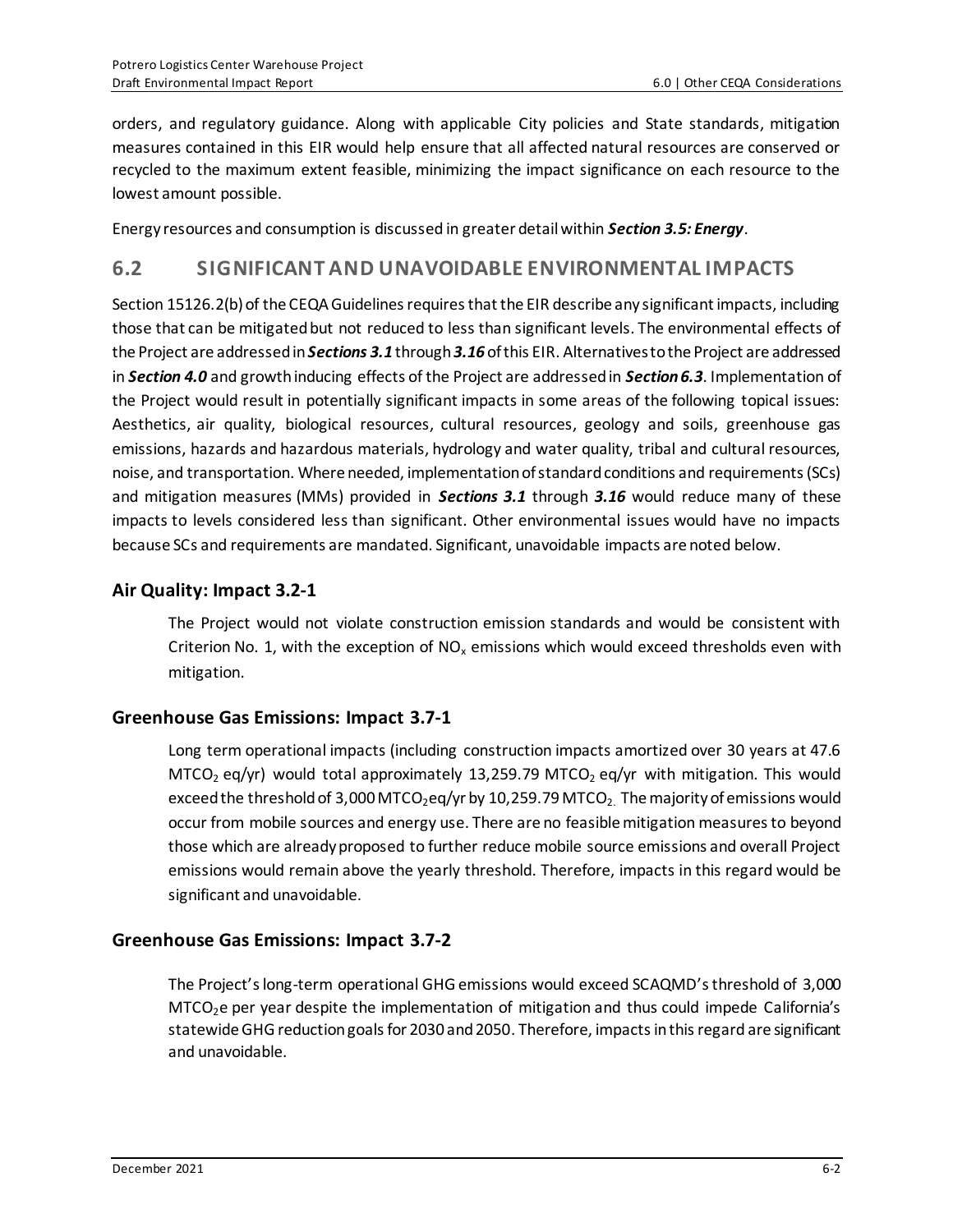### **Transportation: Impact 3.13-2**

The Project would exceed the vehicle miles traveled (VMT) threshold of 8.9 for home-based work VMT per employee and 30.4 VMT per service population. The former threshold would be exceeded by 7.44 VMT and second by 1.7 VMT. The Project would include mitigation requiring a Transportation Demand Management Strategy (TDM) to reduce trips; however, even with this, the threshold would still be exceeded. Thus, a significant unavoidable impact would remain.

## **6.3 GROWTH-INDUCEMENT**

Section 15126 of the CEQA Guidelines requires that an EIR address the "growth inducing" effects of the Project. Pursuant to § 15126.2(d) of the Guidelines, a project would be considered to have a growthinducing effect if it would:

- Directly or indirectly foster economic or population growth, or the construction of additional housing;
- Remove obstacles to population growth;
- Tax existing community services or facilities, requiring the construction of new facilities that could cause significant environmental effects; or
- Encourage and facilitate other activities that could significantly affect the environment, either individually or cumulatively.

Should the Project meet any one of the above-listed criteria, it may be considered growth inducing. The potential growth-inducing impacts of the Project are evaluated against these four criteria in this section.

Section 15126.2(d) of the CEQA Guidelines requires that an EIR "discuss the ways" a project could be growth inducing and to, "discuss the characteristics of some projects that may encourage activities that could significantly affect the environment." However, the CEQA Guidelines do not require that an EIR predict (or speculate) specifically where such growth would occur, in what form it would occur, or when it would occur.

This section of the EIR analyzes the potential environmental consequences of the foreseeable growth that could be induced by implementation of the Project. Section 15126.2(d) states that: "It must not be assumed that growth in any area is necessarily beneficial, detrimental, or of little significance to the environment." Typically, the growth-inducing potential of the Project would be considered significant if: "[The project] fosters growth or a concentration of population above what is assumed in pertinent master plans, land use plans, or in projections made by regional planning agencies such as the Southern California Association of Governments (SCAG). Significant growth impacts could also occur if a project provides infrastructure or service capacity to accommodate growth beyond the levels currently permitted by local or regional plans and policies." In general, a project may foster growth in a geographic area if it meets any one of the following criteria:

Section 15126.2(d) of the State CEQA Guidelines (14 California Code of Regulations [CCR]) requires the evaluation of the growth-inducing impacts of a project. This Section is required to determine the manner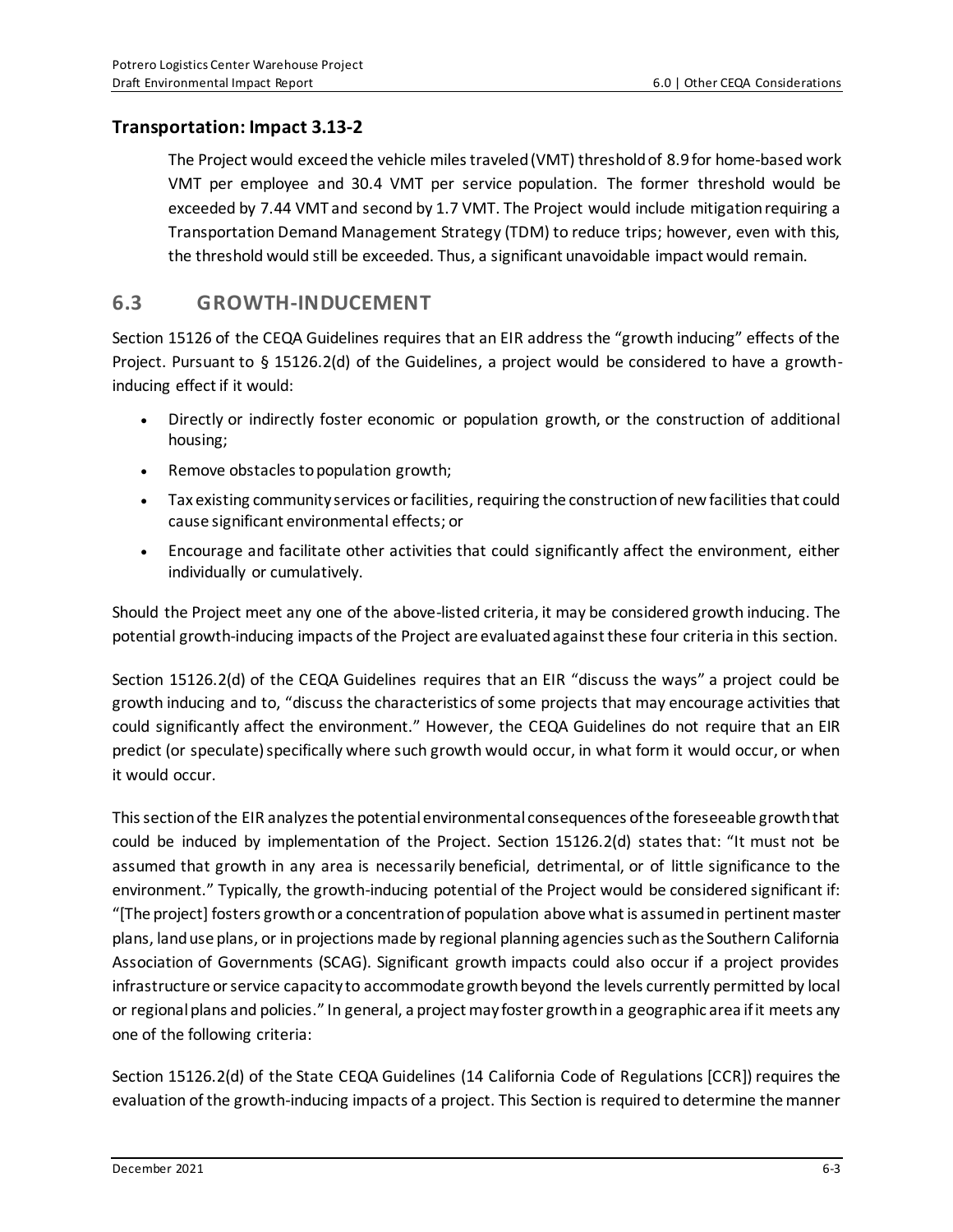in which a project could encourage substantial economic or population growth or construction of additional housing in the surrounding area, either directly or indirectly. Growth inducement is distinguished in various ways: (1) growth that is induced as a result of construction of the project or the infrastructure needed for the project; (2) direct employment, population, or housing growth that would occur on the Project site; (3) growth that is induced by lowering or removing barriers to growth; and/or (4) growth that is induced by creating an amenity or facility that attracts new population or economic activity.

The analysis provided below evaluates whether the Project would directly, or indirectly, induce population, housing, or economic growth in the surrounding environment.

## **Direct Growth-Inducing Impacts in the Surrounding Environment**

Growth inducement can be defined as the relationship between a project and growth within the surrounding area. This relationship is often difficult to establish with any degree of precision and cannot be measured on a numerical scale because there are many social, economic, and political factors associated with the rate and location of development. Accordingly, the State CEQA Guidelines instruct that an EIR should focus on the ways growth might be induced. This relationship is sometimes looked at as either one of facilitating planned growth or inducing unplanned growth. Both types of growth, however, should be evaluated.

In assessing the growth-inducing impacts of a project, § 15126.2(d) of the State CEQA Guidelines (14 CCR) indicates that the lead agency is not to assume that growth in an area is necessarily beneficial, detrimental, or of little significance to the environment. Typically, growth-inducing impacts result from the provision of urban services and the extension of infrastructure (including roadways, sewers, or water service) into an undeveloped area. Growth-inducing impacts can also result from substantial population increase, if the added population may impose new burdens on existing community service facilities, such as increasing the demand forservice and utilities infrastructure and creating the need to expand or extend services, which may induce further growth.

To address this issue, potential growth-inducing effects are examined through analysis of the following questions:

### **1. Does the Project directly or indirectly foster economic or population growth, or the construction of additional housing?**

The Project's development would not foster significant economic and population growth within the City directly or indirectly. Any growth will also be indirect as the Project is intended to be a warehouse facility though it does not have an intended owner.

## **Economic Growth**

The Project would not directly or indirectly create significant economic growth within the City. However, the Project may cause an indirect economic growth due to its development. While the Project site would generate revenue to the City through taxes on its revenue, comparative to the City overall it is a relatively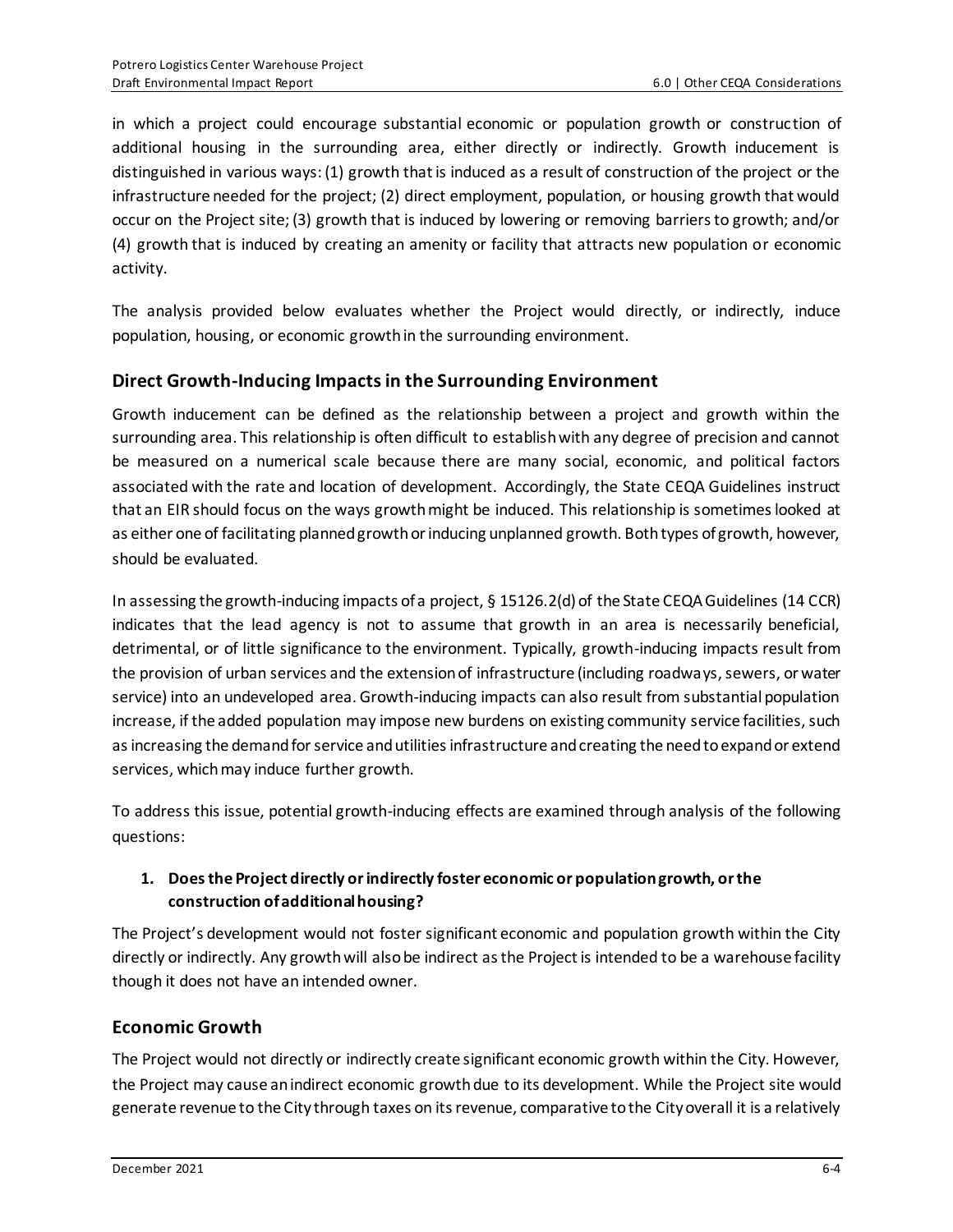small increase. Construction of the Project would generate employment consistent with other similar construction activities, but this would only be temporarily until construction activities are complete. Most construction workers would be anticipated to come from within the City or from the nearby region, which already has a population of substantial size to supply the needed workers. Upon completion of construction, the Project would require a permanent workforce, but this would not cause a substantial permanent increase in employment. The Project would require approximately 188 new employees. Similar to the above, these jobs would likely be filled by local and regional residents. While a few new workers may relocate to the area, this number would be incrementally small comparted to the existing working population.

## **Population**

Beaumont has a population of approximately 48,630 people with a labor force of approximately 22,800 individuals. As of June 2020, approximately 3,100 people were unemployed, creating an unemployment rate of 13.7 percent within the City. The Project, as previously stated, is estimated to indirectly produce approximately 341 new jobs after its completion. The unemployed population, approximately, 3,100, within the City is larger than the potential jobs indirectly generated by the Project. The development would therefore not create a demand for increased population or induce substantial population growth as the current employment demand would not be met by the Project.

## **Additional Housing**

The Project does not directly propose new housing units and it would not indirectly result in the creation of, or demand for new housing stock within the City. As discussed above, the Project would not create an increase in the City's population because the majority of the jobs created would be filled by City residents or those from surrounding areas with similarly high unemployment rates. The County of Riverside has a total of 162,300 unemployed residents; approximately 14.8 percent of the population. Therefore, the demand for potential workers would come from existing residents and would not prompt the creation or demand for additional housing stock. Refer to the above sections for further discussion of the Project's employment generation and its relation to employment demand within the City.

#### **2. Does the Project remove obstacles to population growth?**

The location of the Project site is currently vacant and undeveloped. The development of the Project site and any appurtenant improvements would not require the removal or demolition of existing structures. The Project is located within area of City and County land. The land in the City has a land use designation of Industrial (I) and a zoning designation of Manufacturing (M). The County land, on which no development would occur on the southerly parcel, has a current land use designation for Rural Residential (RR) and the current zoning designation for both parcels is Controlled Development Area (W-2-20). The Project would result in changes to the land use designations and upon annexation of the County land proposes a General Plan Amendment (GPA) designation for the County parcels to Industrial (I) and a prezoning (for County parcels) to Manufacturing (M).